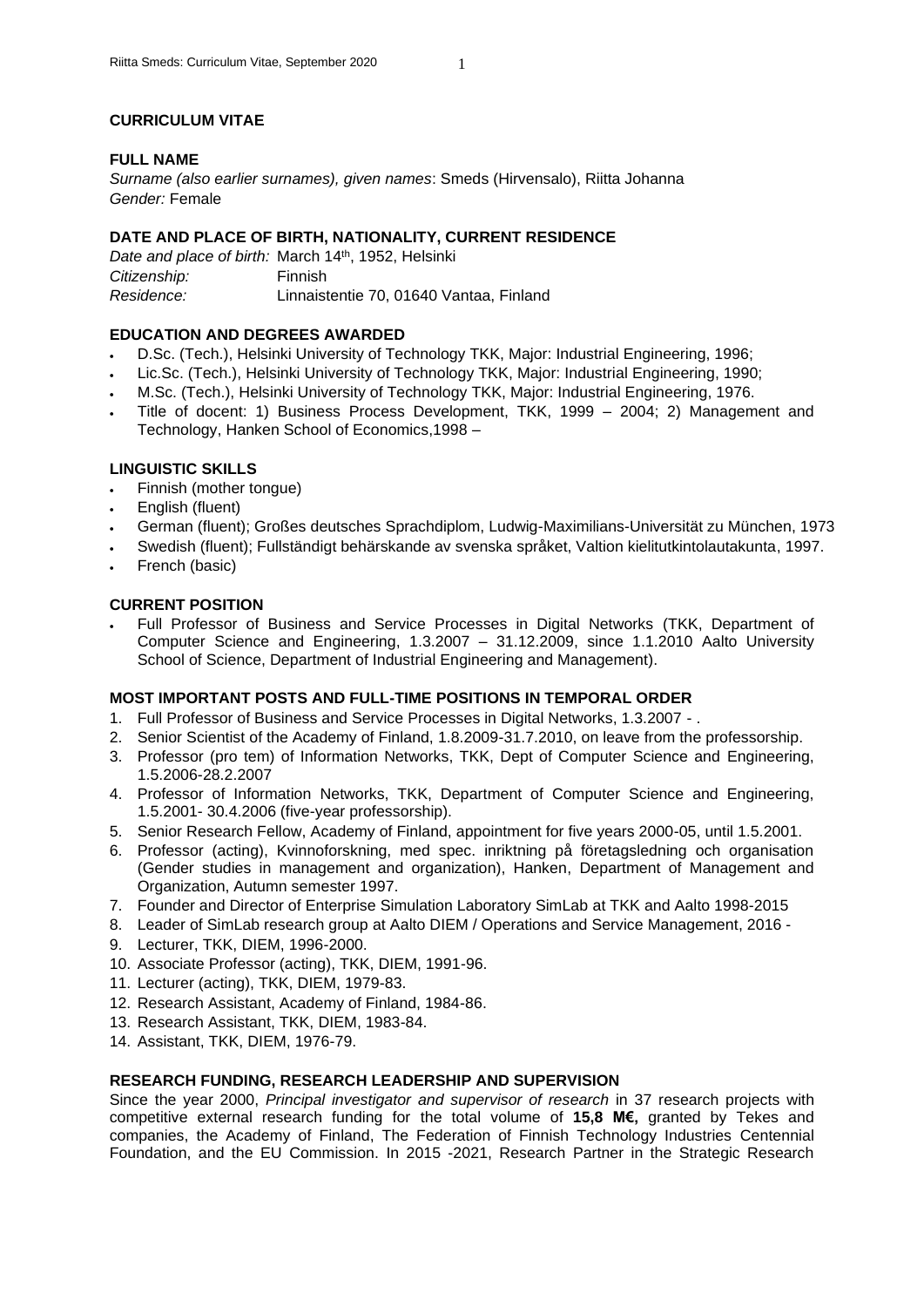Council's consortium project "Digital Disruption of Industry", leading the co-project "Transformation through interventions".

### **SUPERVISOR OF POST DOCS**

supervision of research of 5 post docs since 2010

### **NOMINATED SUPERVISOR OR CO-SUPERVISOR OF THESES TKK, HANKEN, AND AALTO**

- 1. Doctoral Theses: 13 supervised; 4 co-supervised; advisor of 1 as emerita (ongoing)
- 2. Licentiate's Theses: 6 supervised
- 3. Master's Theses: 180 supervised

### **MERITS IN TEACHING AND PEDAGOGICAL COMPETENCE**

- Pedagogical training:
	- o Basic course in pedagogy for university teachers in 1984. (Pioneering course of university pedagogy in Finland, organized by the Ministry of Education, and run by associate professor Terttu Gröhn, research assistant Yrjö Engeström, and researcher Pentti Hakkarainen, later leading scientists in Finland in the field of education).
- Merits:
	- o Developer and responsible professor of the teaching in the Master' level major "Business Process Networks", later called the advanced Master's level module (20 ECTS) in the Degree Program of Information Networks at Aalto School of Science.
	- $\circ$  The courses use SimLab's research projects as teaching platforms, and apply process simulation and co-design methods in project-based teaching where the students facilitate and analyze the development of real-life inter-organizational processes. SimLab's simulation space and methods as well as video analysis methods are applied in graduate and post-graduate education.
	- $\circ$  Pedagogical leadership of the development of new teaching methods and courses that are based on collaborative knowledge creation applying virtual collaboration tools.

### **AWARDS, PRIZES AND HONOURS**

- The 2012 Project Management Journal® Paper of the Year Award to the paper: Alin, P. Taylor, J. E; Smeds, R. (2011): Knowledge transformation in project networks: a speech act level crossboundary analysis. Project Management Journal, 42, 4, 58-75. Donor of the reward: PMI, Project Management Journal®
- John Bessant Best Paper Award: Feller, J., Parhankangas, A. & Smeds, R. 2004: 'Process Learning in Alliances. Developing Radical and Incremental Innovations: Evidence from the Telecommunications Industry'. 5th International Continuous Innovation Network (CINet) Conference, Sydney, September 2004. pp 473-489.
- Burbidge Award for the Best Paper: Lavikka, R., Smeds, R., Jaatinen, M. and Valkeapää, E. 'Coordinating the Service Process of Two Business Units towards a Joint Customer'. IFIP WG 5.7 APMS 2007 conference, Linköping University, September 2007.

### **SCIENTIFIC EXPERT POSITIONS**

- 1. **External examiner of 6 doctoral theses**: University of Zaragoza, Department of Production and Quality Engineering, Spain (2000); Turku School of Economics and Business Administration, Finland (2001); University of Western Sydney Macarthur, Australia (2002); NTNU, Department of Production and Quality Engineering, Norway (2013); University of Groningen, The Netherlands (2017), NTNU Norway (2108)
- 2. **Opponent of 12 doctoral theses**: University of Aalborg, Denmark, Department of Production (1994; 1996; 2005); NTNU, Norway, Department of Production and Quality Engineering (1997; 1999; 2013); University of Zaragoza, Department of Production and Quality Engineering, Spain (2000), Turku School of Economics and Business Administration (2001); Lund University, Department of Design Sciences, Sweden (2004); Jyväskylä University (2016); University of Groningen, The Netherlands (2017); NTNU Norway (2018)
- **3. Expert for the appointment of 14 professors / docents:** (1) University of Jyväskylä, Finland: Professorship: educational use of information technology, 2004**;** (2) University of Aalborg, Center of Industrial Production, Denmark: Professor with special duties in Organization Design and Change, 2005**;** (3) NTNU, Norwegian University of Science and Technology, Department of Production and Quality Engineering: professorship: Value Chain Management, 2005**;** (4) NTNU,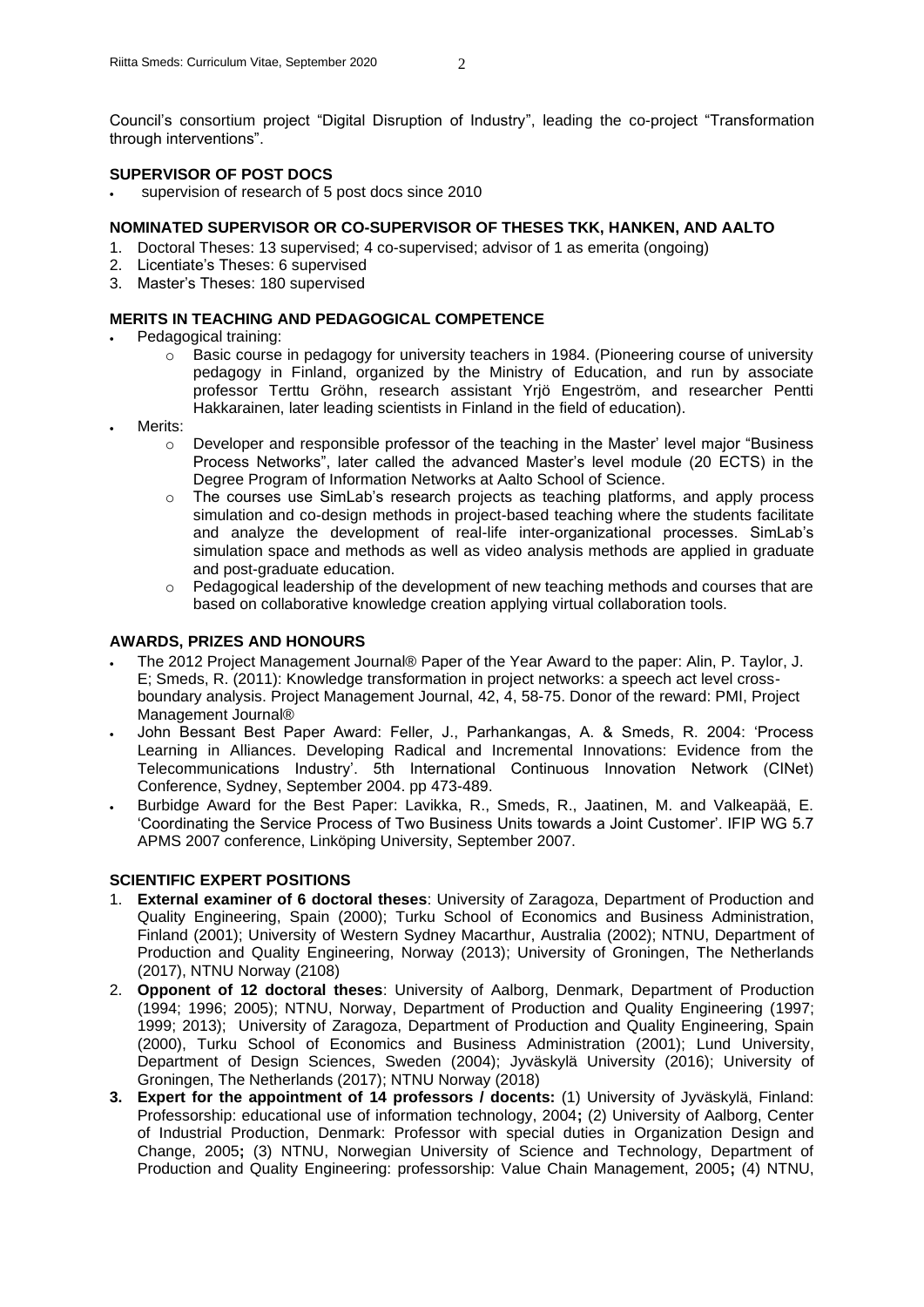Norwegian University of Science and Technology, Department of Production and Quality Engineering: Professorship: Production and Quality Engineering (Production Logistics), 2007**;** (5) Aalborg University, Professor in Strategy and Organisation at Center for Industrial Production, 2008; (6) Aalborg University, Position No 50056 - Professor MSO in Problem Based Learning at Department of Media Technology, 2008; (7) University of Helsinki, Faculty of Behavioural Sciences, Professorship in the field of Brains, Learning and Education, 2010. (8) Royal Institute of Technology KTH: position of associate professor (tenure track) in Transport Systems, 2011**;** (9) Aalto University School of Science: Service engineering and management, tenure track position. 2012; (10) Royal Institute of Technology KTH: evaluator for the title of docent (the highest grade in the Swedish academic system), 2012; 11 (2013) Aalto University, Professorship in Service Engineering and Management (tenure track); 12 (2016) Aalto University, Professorship in Design, especially Strategic Design (tenure track); Royal Institute of Technology KTH: Evaluator for Associate Professor in Health Care Logistics (tenure track) (2017); University of Helsinki, Evaluator for Associate Professor in Digital Learning at Work (tenure track) (2017)

#### **INTERNATIONAL AND NATIONAL PEER EVALUATION COMMITTEES OF FUNDING**

- **International:** EU Esprit IV Framework Programme 1998: EU IST Programme 2000; Italian Ministry for University and Research, 1999; Research Council of Norway, Committee for Technology, 2007-10.
- **National:** Academy of Finland, Research Council for Science and Technology, 1995-97; Työsuojelurahasto, 1998-; HeCSE, Helsinki Graduate School in Computer Science and Engineering, 2001-07; GSNIS, Graduate School on Networks for Information Society, 2004-05; Science Foundation for Women, 1996-2009.

### **MEMBERSHIPS AND POSITIONS OF TRUST IN SCIENTIFIC AND SCHOLARLY SOCIETIES**

- Science Foundation for Women, "Vetenskapsstiftelsen för kvinnor Naisten Tiedesäätiö", Board of Trustees, member, 1996 - 2009, chair 2001 – 09
- IFIP Working Group 5.7 on Integrated Production Management, member, 1997 -
- IFIP TC 5, Information technology application, Finnish national representative, 2001 –
- IFIP WG 5.7. Special Interest Group on Experimental Interactive Learning in Industrial Management, Founding member 1994 -, chair, 2000 -
- IFIP WG 5.7 Honorary Member, nomination in September 2020
- Academy of Finland, Advisory Board of the History Working Group, member 2001 07
- European Academy of Industrial Management AIM, Fellow, 2004 –
- The Finnish Academies of Technology FACTE, Expert group on ICT, member 2005 –07
- Cicero Learning, coordinated by University of Helsinki, Founding Board member, 2005 2011

#### **ORGANIZATION OF INTERNATIONAL SCIENTIFIC CONFERENCES AND WORKSHOPS**

- Program Committee Member and Session Chair in over 50 international conferences since 1996
- **•** Organizer and chair of six international conferences in Espoo, Finland: **1)** 3<sup>rd</sup> International Workshop of the Special Interest Group on Experimental Interactive Learning in Industrial Management, Espoo, Finland, 1997; 2) <sup>4th</sup> International CINet conference 'Continuous Innovation in Business Processes and Networks', Espoo, Finland, 2002.; **3)** 9<sup>th</sup> International Workshop of the Special Interest Group on Experimental Interactive Learning in Industrial Management, Espoo, Finland, 2005; **4)** IFIP WG 5.7 APMS 2008 conference "Innovations in Networks", TKK, September 14-17, 2008; 5) 15<sup>th</sup> International Workshop of the Special Interest Group on Experimental Interactive Learning in Industrial Management, Espoo, Finland, 2011; **6)** CO-CREATE 2013 The boundary crossing conference on co-design in innovation, Espoo, Finland, June 16-19, 2013.

#### **MEMBER OF EDITORIAL BOARDS OF INTERNATIONAL JOURNALS**

- Knowledge and Process Management. The Journal of Corporate Transformation, 1997 –
- International Journal of Entrepreneurship and Innovation Management, 1998 –
- International Journal of Production Planning and Control, 2001 –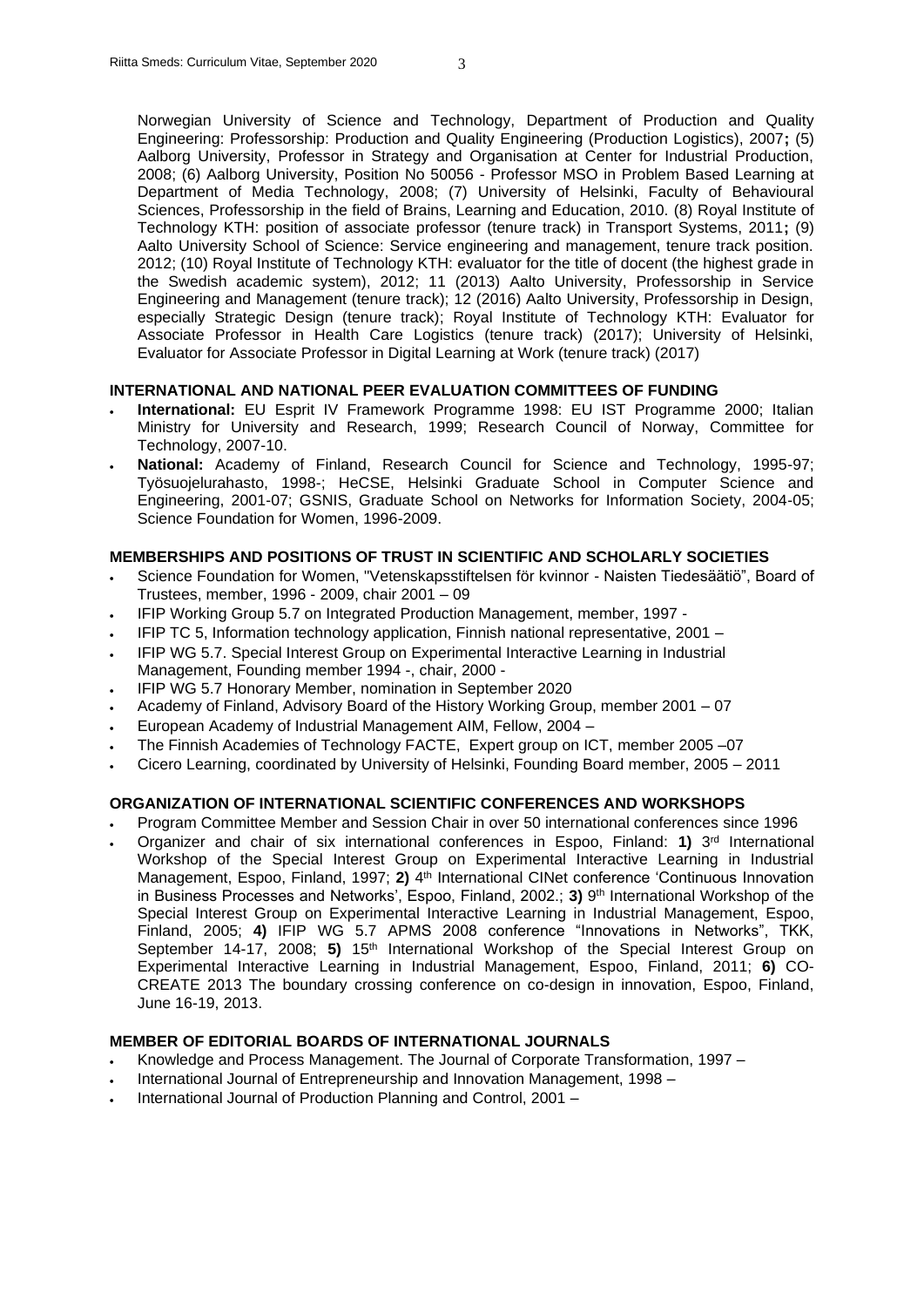### **SCIENTIFIC REVIEWER OF JOURNALS, PROPOSALS AND APPLICATIONS**

International Journal on Concurrent Engineering Research and Applications CERA; the International Journal of Production Economics; the International Transactions of Operational Research ITOR; the Finnish Journal of Administrative Studies; Computers in Industry; Production Planning and Control

### **ADMINISTRATIVE RESPONSIBILITIES AT TKK AND AALTO UNIVERSITY**

- Responsible professor for teaching and research in the field Business Process Networks
- Chair of the Degree Program Committee of Information Networks, 2002 03
- Chair of the Structural Reform Group of Information Networks Degree Program, 2003 05
- Deputy member of the Department Council of Computer Science and Engineering, 2001 09
- Member of the Internal Strategy Committee of TKK, 2005 2007
- Master of Ceremony at the Ceremonial Conferment of Doctoral Degrees in total 4 times: the Ceremonies in 2005 and 2008 of TKK, the Ceremony in 2010 of Aalto University School of Science and Technology, and the Ceremony 2012 of Aalto University schools of technology.
- Member of TKK's 100<sup>th</sup> anniversary committee 2007 08
- Member of Aalto Service Factory, Scientific Advisory Board, 2010 –
- Member of the Steering Group of the Aalto/CS doctoral education network STEAM-LET 2015-18
- Member of the Doctoral Program Committee of Aalto University School of Science 2012 2019

### **INVITED KEYNOTE LECTURES ABROAD**

- 19.-21.3.2001 Aalborg University, Denmark, Department of Production
- 20.4.2002 Cambridge University, UK, Moller Centre
- 26-29.6.2003 Stratford upon Avon, UK, European Academy of Industrial Management AIM
- 5.-8.10.2003 University of Karlsruhe, Germany, IFIP WG 5.7 (poster session keynote)
- 18.3.2004 Lund University, Department of Design Sciences, Sweden
- 22.6.2004 University of Zaragoza, Spain
- 27.9.2004 Chemnitz University of Technology, Germany
- 4.8.2005 NTNU, Trondheim, Norway
- 14.10.2005 Stanford University, Department of Education and SCIL, USA
- 30.3.2010 Stanford University, Department of Civil & Environmental Engineering, CRGP
- 18.2.2011 Pärnu, Estonia, The Annual Conference of the Society of Estonian principals
- 18.6.2013 Stockholm, KTH, ISAGA conference keynote: Co-development interventions for process innovations in networked business
- 17.9.2016 University of Gent, Belgium. European Academy of Industrial Management AIM

### **SCIENTIFIC AND SOCIETAL IMPACT OF RESEARCH**

• Total number of publications (published/accepted) 209; In classes A:149; B: 8; C: 27; D: 20; E: 3; G: 3

# **POSITIONS OF TRUST IN SOCIETY AND OTHER SOCIETAL MERITS**

#### **Positions**:

- Secretary, Technology Division of the Consultative Committee to Industry in Finland, 1980-81
- Secretary of two technology assessment projects of the Finnish Engineering Societies STS and TfiF, 1) 'Finland 2000: Threats and opportunities of global development', 1981-82; 2) 'Man in 2000: Technology, values, and society', 1983-85
- Columnist, Helsingin Sanomat, monthly articles in technology, environment and society, 1986-88
- Columnist, Tietoviikko, articles in business process development and ICT, 2000 2001
- Chair of the Interest Group on 'Women and Information Technology' in Finland, 2001- 03
- Board member of the City Program for the Helsinki metropolitan area 2001-02.
- Steering Group member and representative of TKK in the 'Osterinet' working group of the City of Espoo: Initiative to promote e-Learning in schools, 2001 - 03
- Steering Group member and representative of TKK in the 'Opinmäki' working group of the City of Espoo: Future school for the garden city of the information age, 2004 - 2007
- Steering Group Member and representative of TKK in the 'Innovative City' program of the City of Helsinki and TKK (later Aalto), 2006 –